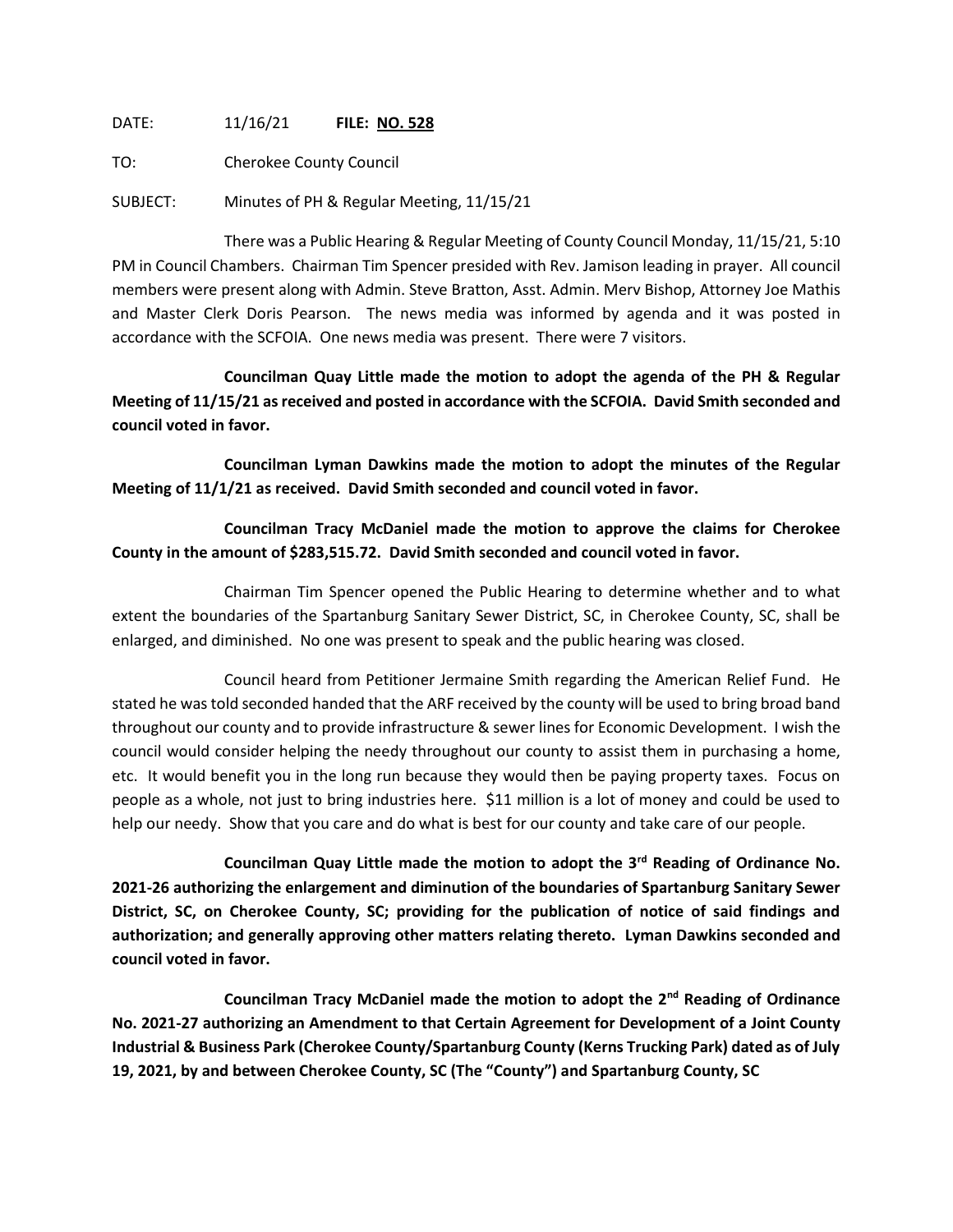Page 2 – Minutes of PH & Regular Meeting, 11/15/21

**("Spartanburg County"), such park being geographically located in Cherokee County; and other matters related thereto. Mike Fowlkes seconded and council voted in favor.** 

**Councilman Lyman Dawkins made the motion to adopt the 1st Reading of Ordinance No. 2021- 28 to amend Chapter 17, Article II of the Cherokee County Code of Ordinances – Uniform Road Naming and Property Numbering System. Mike Fowlkes seconded and council voted in favor.** Administrator Bratton stated this is a request I received from our Addressing Coordinator Lori Kidd. She was reviewing the document and was concerned that the way the code reads now, it only takes 75% to change the name. She feels it should be 100% of the property owners that live on the road. Council, of course, has final say if this is brought before you.

**Councilman Quay Little made the motion to adopt the 1st Reading of Ordinance No. 2021-29 authorizing, pursuant to Title 4, Chapter 12, SC Code of Laws, 1976, as amended, the reconveyance of assets by Cherokee County to Freightliner Custom Chassis Corporation pursuant to that certain Lease Purchase Agreement between Cherokee County and Freightliner Custom Chassis Corporation; and matters relating thereto. Lyman Dawkins seconded and council voted in favor.** Administrator Bratton replied, this goes back to when the FILOT was granted in 2002. They met all the requirements of the agreement and it has been completed; therefore, they are requesting that the property be deeded back to them taking it out of the county's name and putting it in theirs.

**Public Works Committee Chairman Tracy McDaniel made the motion coming from the committee to allow Administration to sign a contract regarding the Public Works Work Order Software with iWorQ for a total of \$11,500 for the 1st year and then \$7,000/annually thereafter. Lyman Dawkins seconded and council voted in favor.** Asst. Admin. Bishop stated that the contract goes from year to year with a 60 day opt out notice. One lab top will be issued to Scott Griffith and if we want additional ones, we can purchase them. This is a web base program and there is no limit to the amount of uses.

Councilman Mike Fowlkes asked Administration to bring back to council the  $1<sup>st</sup>$  meeting in Feb., 2022, a plan for 2022 bushhogging/cutting the grass throughout the county. PW Director Scott Griffith reported that they are still cutting and will probably be doing so for about 2 more weeks to finish out this year.

Administrator Steve Bratton reported that we have been negotiating a contract for our internet service and Attorney Mathis has reviewed it. Council has committed \$1.75 million of our ARP Funds toward this project; \$1 million has been committed by the Cherokee County School District; and we have received \$250,000 Grant from Spartanburg Healthcare System which will go toward this project. I am seeking your authorization to enter into an agreement whereby we will commit \$3 million to carry out the obligation under the said agreement that says there is short of 1500 addresses in the county that we know of that will not be covered by another federal program for the extension of broadband to underserved areas in the county. We will announce the name of this Internet Provider on 12/1/21 at a special press conference. **[Councilman David Smith made the motion to allow Administration to sign the \$3 million contract authorizing for the Broadband Project; Cherokee County's commitment is \$1.75**